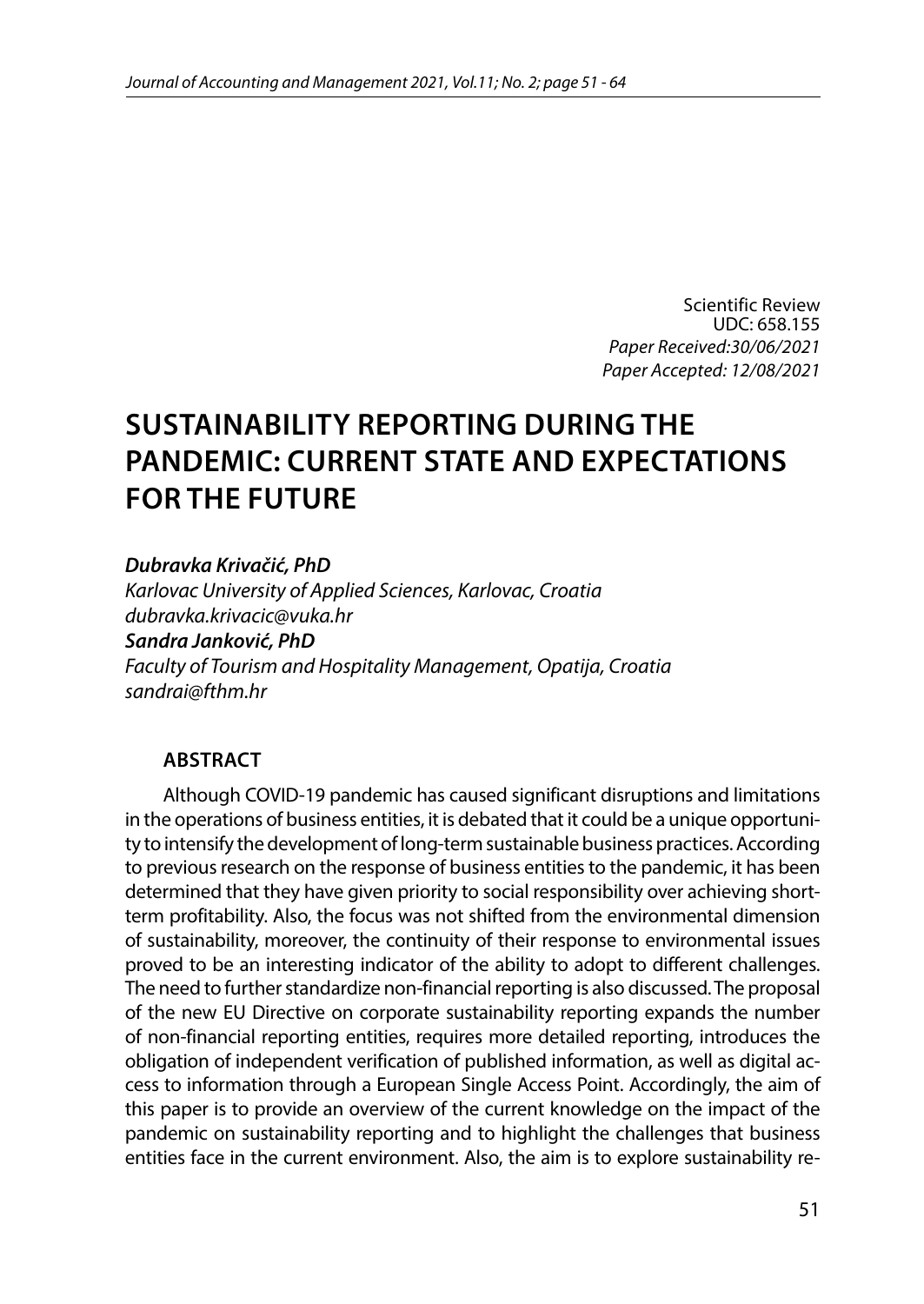ports of business entities in Croatia and to determine which indicators of environmental and social responsibility are mostly published, with reference to disclosures during the pandemic.

*Key words: sustainability reporting, pandemic, indicators*

### **1. INTRODUCTION**

Sustainability reporting, also known as non-financial reporting, exists so that stakeholders can make informed judgements about how business entities affect the world around them and understand how changing world affects the sustainability of business entities. Today, sustainability reporting is a widespread business practice worldwide. In the early 1990s, a paltry 12% of companies in the world published sustainability reports, while today the figure stands for 80% (KPMG, 2020 (b)). However, the current practise of sustainability reporting is characterized by complex and expensive processes of creating non-financial information (cf. *Dancey, 2020*). Reporting methodologies and approaches are complex and dynamic, requiring deep professional knowledge and expertise and must be backed up with robust sustainability strategies and risk management process (KPMG, 2020 (b)). Consequently, differences are noticeable in the quality of the published reports. The quality of information is important for enabling stakeholders "to make sound and reasonable assessments of an organization, and to take appropriate actions" (GRI, 2016). Reports should reflect both positive and negative aspects of the efficiency of business entities, their content must be understandable and verified and in accordance with generally accepted reporting principles. The Global Reporting Initiative remains the dominant standard for sustainability reporting (KPMG, 2020 (b)), and the standardization of report content has been discussed in several international initiatives and projects such as: Driving Alignment in Climate-related Reporting (CRD, 2019), Joint Statement on the Revision of the Non-Financial Reporting Directive in the Context of COVID-19 (2020), Measuring stakeholder capitalism: Toward Common Metrics and Consistent Reporting of Sustainable Value Creation (WEF, 2020) and International Financial Reporting Standards Foundation Consultation Paper on Sustainability Reporting (IFRS Foundation, 2020). As a crucial step towards standardization of reporting, invoked by a range of users of the reports, the World Business Council for Sustainable Development (WBCSD) emphasizes the construction of solid principles of management accounting, while Dancey (2020) as a basis for the development of standards proposes the International Integrated Reporting Framework. However, the framework alone is not sufficient to make reporting relevant, reliable and comparable. Reporting practices, performance indicators and report structure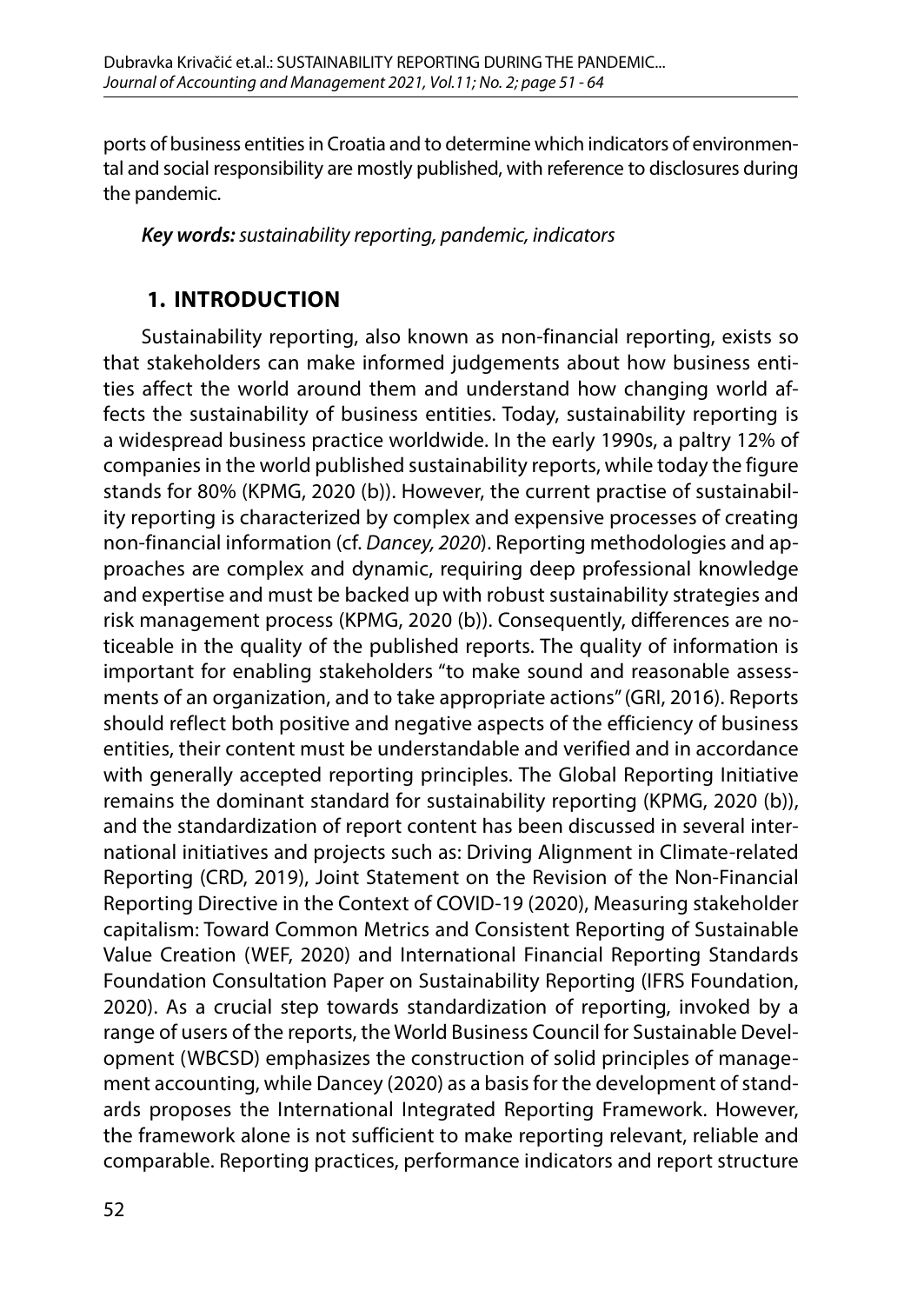need to be harmonized. This has proved particularly important in combating the consequences of COVID-19 pandemic (cf. Dancey, 2020., IFRC Foundation, 2020., Fishman, Hatch and Allison-Hope, 2020., Kirkman, 2020., KPMG, 2020. (a)). The importance of sustainability reporting in the age of the pandemic has not diminished but on the contrary, reporting has proven to be an effective communication tool for reporting on new business sustainability strategies during the pandemic (*Joo, 2020)*. Current environment has "accelerated demand for a comprehensive, globally accepted corporate reporting system" (WEF, 2020 (a)). More than ever, investors need quality information, not only financial but also non-financial. Reporting on a set of universal environmental, social and governance (ESG) disclosures is important and would be useful for financial markets and the economy (WEF, 2020 (a)). However, in restrictive business conditions, due to restrictions such as complete or partial closure, ensuring physical separation, work from home, etc., the challenge is to provide the appropriate quantity and quality of information, at a planned dynamic.

## **2. THE IMPACT OF THE PANDEMIC ON BUSINESS SUSTAINABILITY ISSUES**

The initial economic closure, caused by the spread of COVID-19 pandemic, has contributed to the sharpest drop in carbon output since records began, but only temporary, as the initial average decline of 26% by the end of 2020 fell to only 7% and less (The Guardian, 2020). The circumstances of the pandemic led to new problems. Business entities have reduced their environmental priorities, whereby those large ones gave priority to the social dimension of business, while the small ones have focused on the economic dimension of business (Barreiro-Gen, Lozano and Zafar, 2020). While some believe that the pandemic put their general sustainability efforts on temporary hold, especially among smaller companies, others believe that it increased the overall emphasis on sustainability at their companies, as well as that it could result in a shift of focus in program priorities, with more emphasis, for example, on supply chains or employees (Posner, 2020 (a)). In the short term, due to the impact of the pandemic, business entities have focused on maintaining business continuity, particularly on cash flow and solvency. In a long run, experts are of the opinion that many steps can be taken with existing human resources and processes to strengthen the response to the pandemic crisis, which are in line with responsible business standards (Barry, 2020.). Although at the beginning of the pandemic, CEOs focused on safety, managed health, economic and societal crises, and adapted their business models to rapidly shifting circumstances, they ultimately accepted that they'll need to find a way to exist alongside, and thrive in spite of, the ongoing threat of COVID-19 in the months and possibly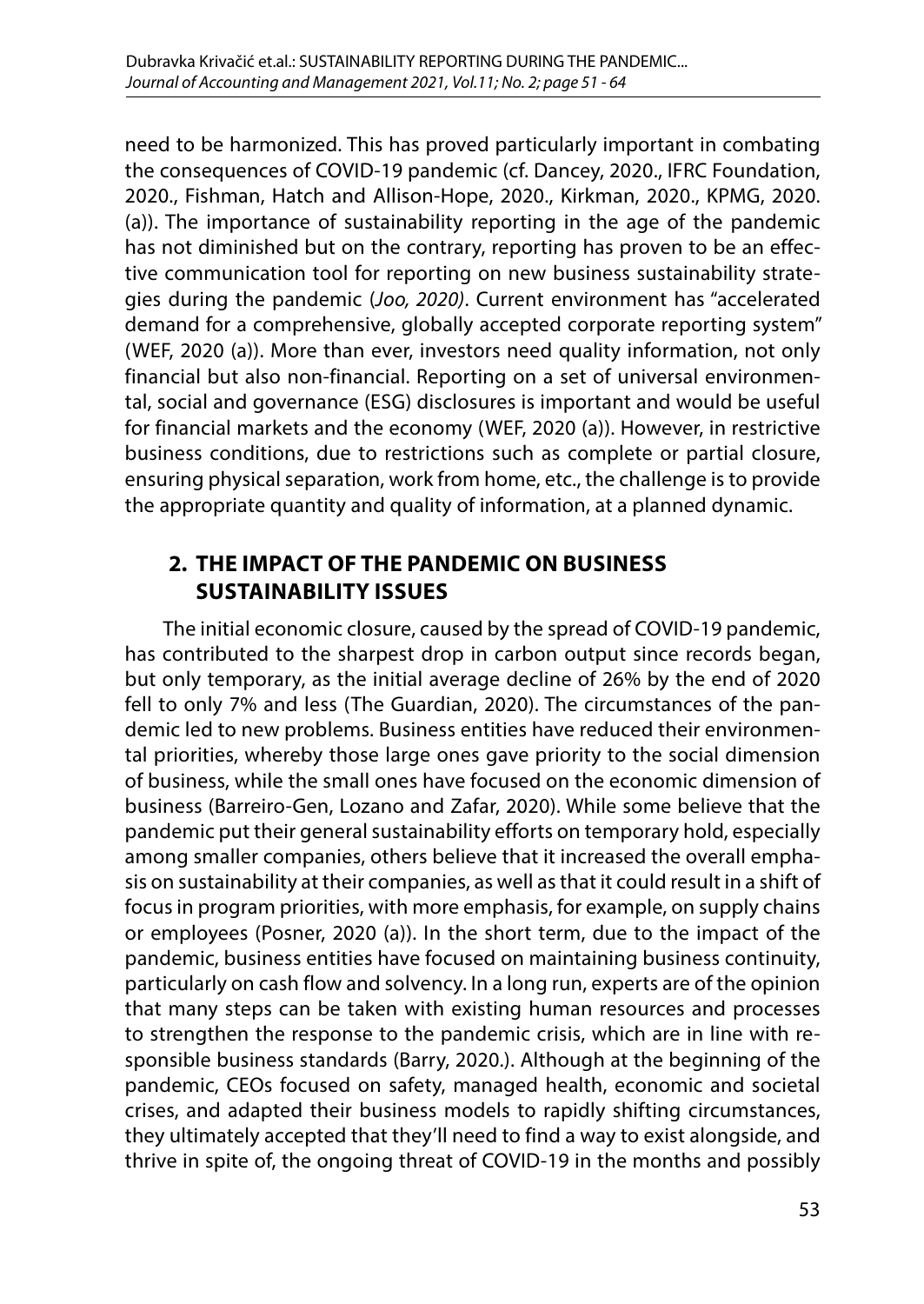years to come (PWC, 2020). Even before the pandemic, the importance of environmental, social and governance issues in the future was discussed. J. Conway, vice president for investment partnership at Calvert Impact Capital, said that investment in ESG is becoming mainstream because it's a smarter way of investing that lets you evaluate a company's overall performance through additional lenses, by looking not just at whether the company does well, but whether it does good, too (Kirkman, 2020). Corporate sustainability agenda is evolving and shifting in attention to social responsibility, particularly over how companies treat their employees and suppliers, which, according to sustainability experts, will be in focus after the pandemic too (The Economist, 2020). The way organizations understand and communicate their impacts is more important than ever (Koblun, 2020). "New normal" is characterized by increasingly complex pressures and demands of various stakeholder groups, increased expectations for social engagement and the contribution of business entities to the community, as well as great uncertainty for the future. The shareholdercentric model, which is based on what academics call "agency theory", appears to be giving way to a richer model of governance that puts the health and resilience of the company at its center (Paine, 2020). Investors are looking at companies' sustainability credentials as a measure of resilience and adaptability amid the crisis, and for longer-term growth prospects (The Economist, 2020). Firms that have paid close attention to their supply chains for sustainability reasons can respond more quickly in a crisis, they can lean into their existing governance systems and push through change with relative speed and agility (The Economist, 2020). Companies that integrated sustainability and transparency strategically into their business operations prior to COVID-19 crisis have put an even stronger focus on it now during the crisis and they were much more agile in responding to unexpected events (Viliani, 2020). Those focused on the environment and social community (so-called purpose-led-companies) proved to be more stable, and "their share prices have outperformed others since the onset of the pandemic, dropping less far and recovering more quicky than the rest of the market" (The Economist, 2020). As the stock market reels from the economic effects of the coronavirus, a type of ethical investing called ESG is emerging as a financial bright spot (Kirkman, 2020). Investors focus on how business entities treat their employees during the pandemic and how they reshape their visions to create a more sustainable future. It is therefore to be expected that the pandemic in the coming period will stimulate a wave of investment in responsible and sustainable business projects, as confirmed by estimates of the American investment company Merrill, which predicts that additional billions of dollars is set to flow into ESG funds over the next two decades, calling it a "tsunami of assets" (Kirkman, 2020). Although it caused a number of problems, COVID-19 pandemic could be a unique opportunity to reset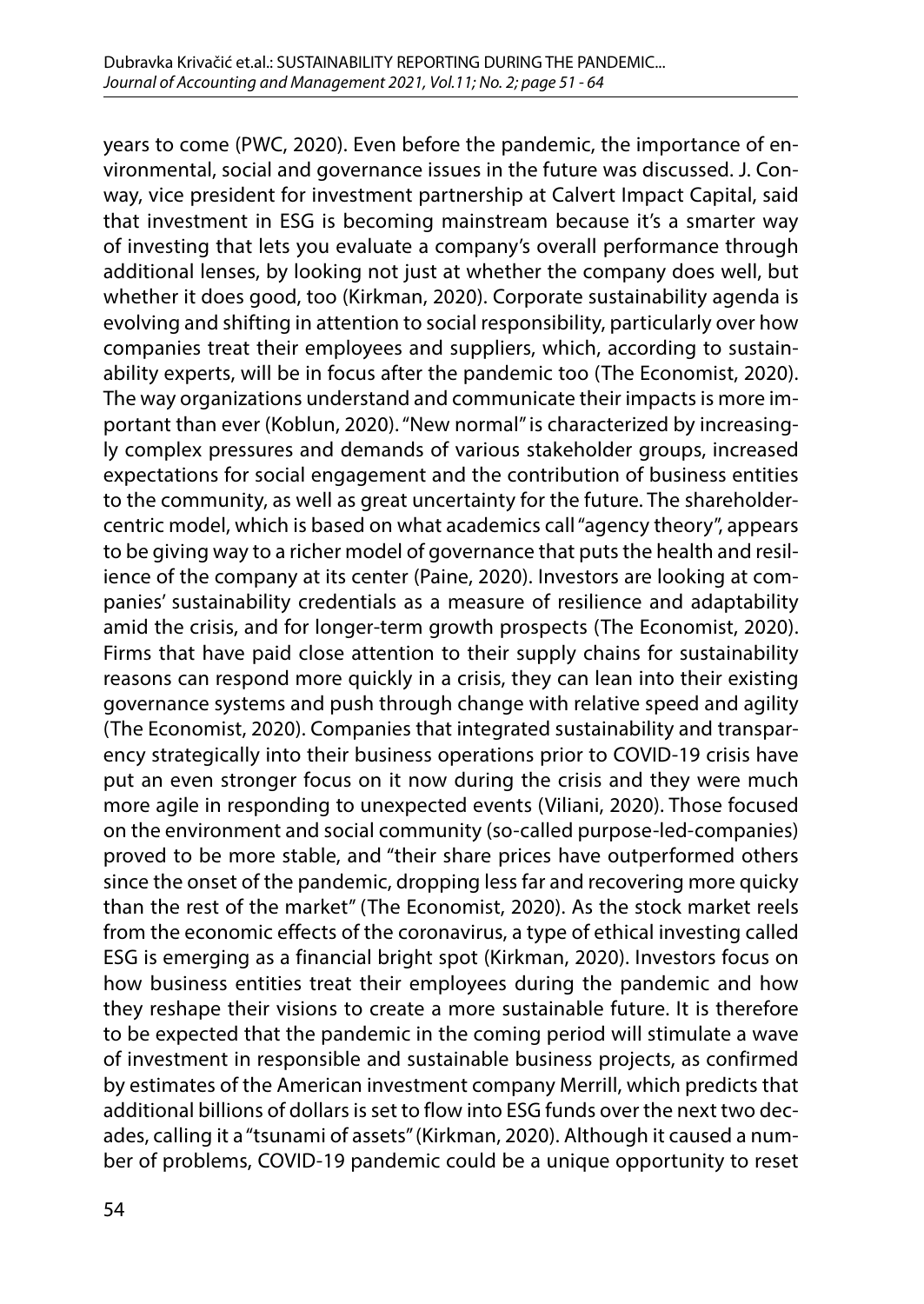and move to more sustainable business practices (Bell, 2020; Bhattacharya, 2020). The crisis it caused is an unexpected opportunity for business entities to make a greater contribution to sustainability, that is to rethink what they do and how they do it, and those companies that realign themselves to the stakeholder capitalism agenda and prioritize long-term value creation through the ESG frameworks may well have a competitive advantage in the coming years (Bell, 2020; Barreiro-Gen, Lozano and Zafar, 2020). The current pandemic situation has caused a review of existing business models and a redefinition of growth and development strategies. The economic development needs to set a platform that can become sustainable over the next years, which involve improvements in strategic thinking, enhancement in service quality models as well as careful product design that respects the principles of sustainability (*Diamantis, 2020). The driving factor during the recovery period, in addition to innovation, will be new pricing strategies, offer of different payment terms and alternative distribution strategies, such as change from in-person to virtual sales or delivery (*PWC, 2020). In order to maintain what has been achieved, company leaders will need to consider the tools, behaviours and incentives that will enable employees to be productive, collaborative and creative and they will need to invest in areas that will have the most impact (PWC, 2020). Equally important, because remote work brings an elevated risk of burnout, leaders need to focus on employee well-being, including encouraging time away, offering mental health support and meeting people's individual needs (PWC, 2020). Those who have a well-tested business continuity plan or can prepare such a plan promptly, have strong leadership to ensure decisive action in response to immediate uncertainties, communicate swiftly and frankly with stakeholders and the media, demonstrate practical compassion for those impacted, who are prepared for mundane and predictable problems of business continuity, and have access to financial and other resources to absorb the effects of the crisis or conducted an early and aggressive review of cash flow and develop a cash management plan, are the ones who will survive (cf. CPA, 2020).

#### **3. THE FUTURE OF SUSTAINABILITY REPORTING – EXPECTATIONS AND REQUIREMENTS**

Due to the COVD-19 pandemic, business entities were forced to reallocate their resources to address current priorities. The pandemic has highlighted the very issues that have been driving ESG concerns – managing resources, sustainability, community impact and employee well-being (Posner, 2020 (a)). The issue of transparency of business entities' responses to pandemic challenges was raised, especially transparency in resolving sustainability issues and their reporting. CEOs are expected to speak publicly about the impact of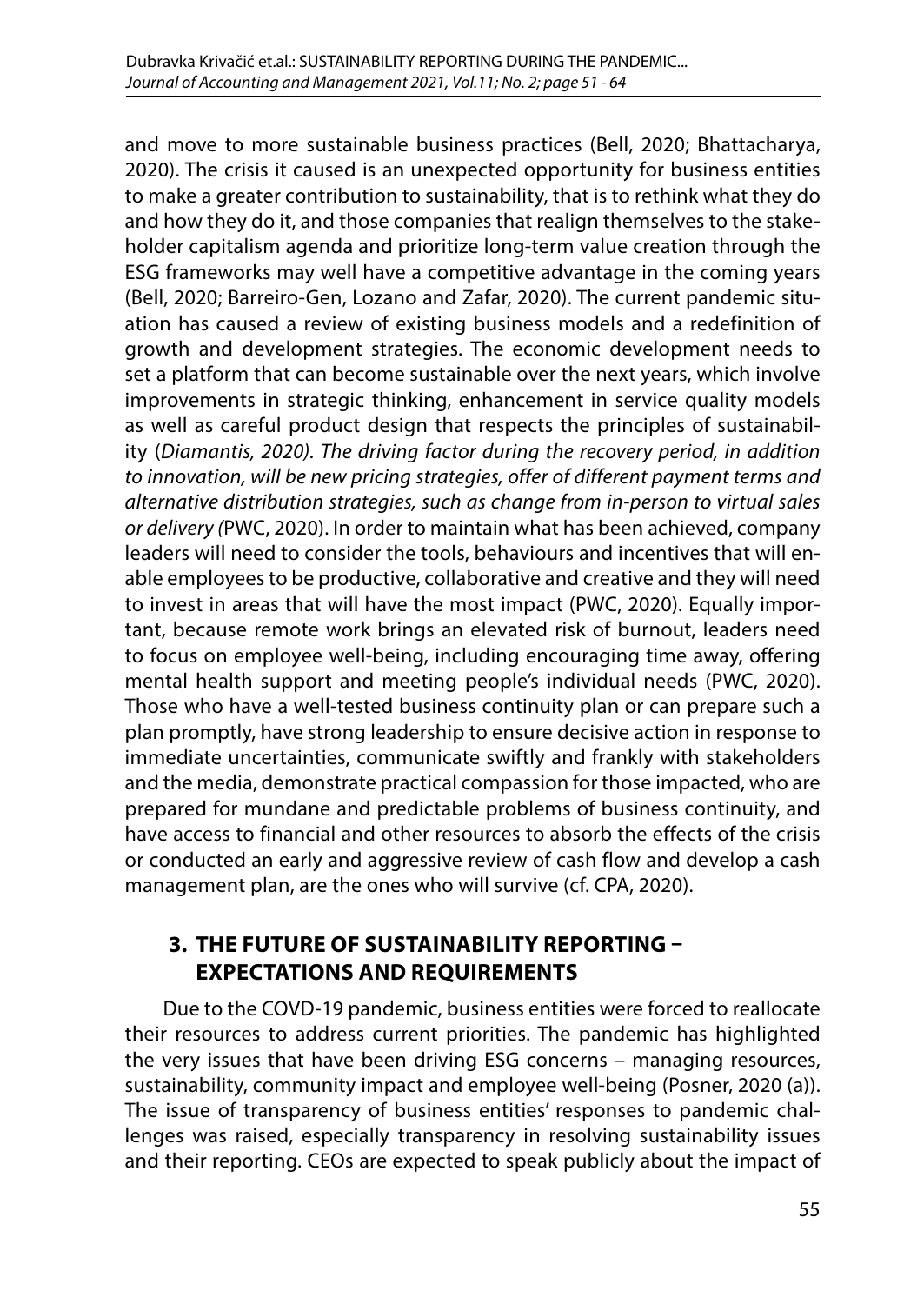the pandemic, a business automation and social issues, and to focus on social engagement with the same rigor, thoughtfulness, and energy used to deliver on profits (Edelman Trust Barometer, 2021). In their reports business entities include necessary information to investors on business sustainability, related to risks and opportunities in environmental management, corporate strategy and capital allocation, human capital management, etc., with emphasis on social criteria, given that new circumstances are focusing interest on companies' treatment of employees, suppliers and the communities in which they operate (Fishman, Hatch and Allison-Hop, 2020 (b)). The reports are expected to provide comprehensive information about the current and future business values, i.e. goal-oriented solid and comparable evidence of business operations. Increasing transparency is a business value that encourages greater stakeholder involvement, and effective reporting shows how business activities affect aspects of the ESG (WBCSD, 2020). According to Fishman, Hatch and Allison-Hop (2020 (b)) future expectations regarding sustainability reporting include: consistency and completeness of published information, in particular information on the resilience of business entities to new circumstances and business conditions; responsibility of including in the reports information on the response to the crisis caused by the pandemic, but also on the response to its consequences in the future; progress in reducing environmental impact, as well as respecting diversity and employee involvement in management; and timely meeting the requirements of stakeholders for information. Expectations include improving the dynamics and quality of reporting, so "the flexibility, creativity and use of modern digital tools are a new basis for quality and timely reporting" (Joo, 2020). In addition, Posner (2020 (b)) considers it important to: use graphics, such as materiality map, to highlight key issues, and data tables that allow users to download the information into their financial models and tools; disclose future targets, goals and any commitments aligned with the strategy; craft the report by reference to one or more recognized ESG frameworks; make the connection between ESG and improving financial performance; describe the board's role in oversight of ESG activities; discuss how ESG integrates into the company's enterprise risk management activities; validate ESG information using assurance procedures; and ensure the quality of the report by publishing relevant information on the values achieved for stakeholders. The proposal of Fishman, *Hatch and Allison-Hope* (2020 (a)) is to: re-examine the materiality assessment and its integration into enterprise risk management; determine what information stakeholders need to judge the effectiveness of company response to pandemic; increase connectivity between sustainability and financial reports, take inspiration from climate reporting for disclosing on company's resilience; develop a compelling framework for reporting of company's risks and mitigation strategies; and collaborate with industry peers to ensure comparable pandemic disclosure (reporting taxono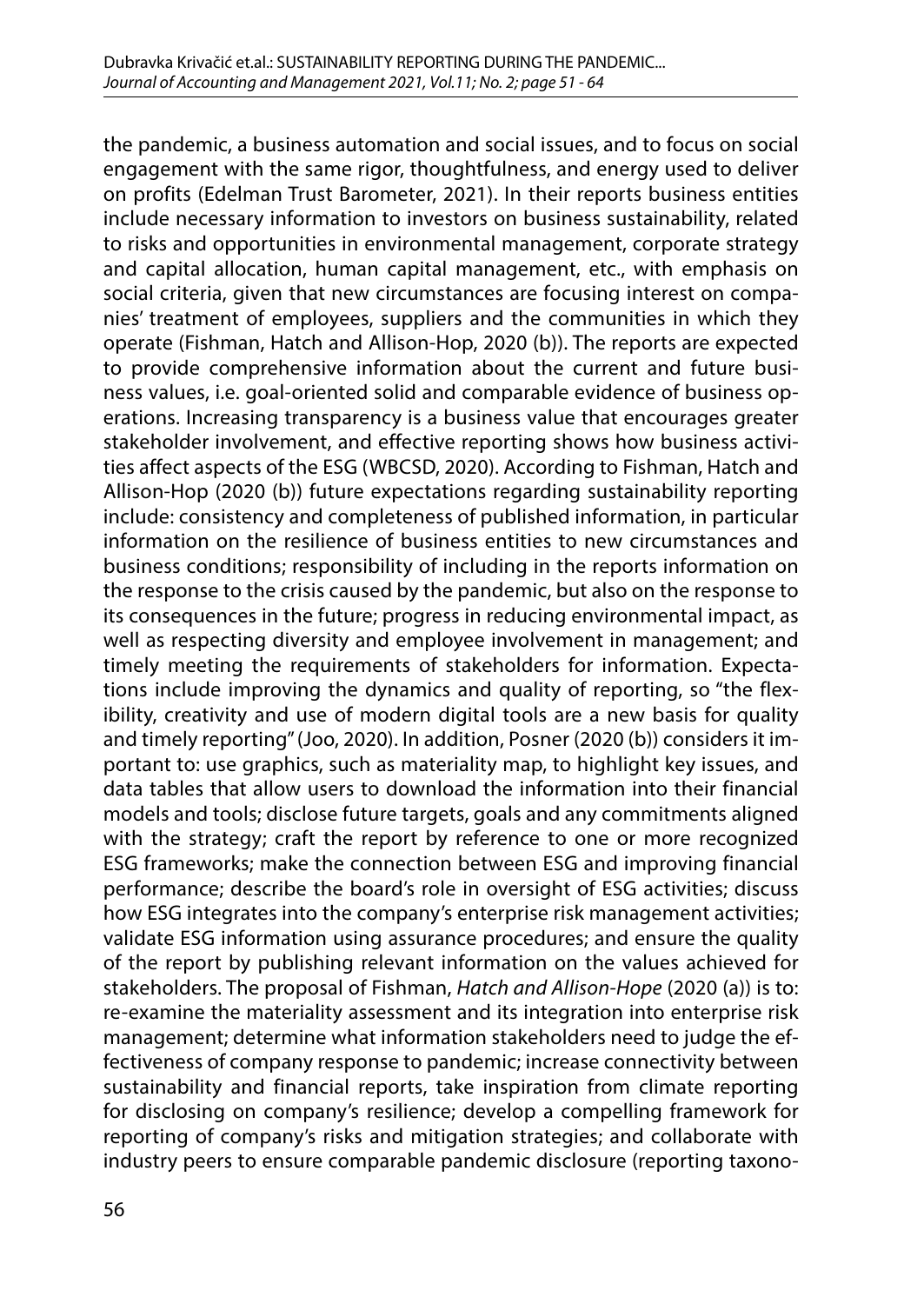mies, disclosures and metrics). The World Economic Forum (WEF) emphasizes the importance of uniform criteria for reporting on environmental, social and governance issues. It published a set of key indicators of creating long-term value for stakeholders, i.e. the functioning of the system in which business entities are oriented towards the requirements of a wider range of stakeholders, which is known as stakeholder capitalism**1**. The measurements are published in a document called Measuring stakeholder capitalism: Toward common metrics and consistent reporting of sustainable value creation (WEF, 2020 (a)). The purpose of the World Economic Forum (WEF) initiative is to enable business entities to report in a consistent and comparable way on key dimensions of sustainable value, hoping to catalyse faster progress towards the creation of a more formal, systemic solution, such as generally accepted set of international accounting standards (WEF, 2020 (b)). Accordingly, business entities are encouraged to start reporting core indicators in a way that is relevant and possible (e. g. in annual reports). In addition, the WEF together with the Impact Management Project forum, which brings together the efforts of leading organizations involved in publishing reporting principles and standards (Carbon Disclosure Project – CDP, Climate Disclosure Standards Bord – CDSB, Global Reporting Initiative – GRI, International Integrated Reporting Council – IIRC, Sustainability Accounting Standards Bord – SASB), participates in the development of a comprehensive corporate reporting system, specifically a global agreement on how to measure, manage and report on sustainability impacts (i.e. ESG risks). It is important to know that relevance of business continuity communication and ESG data as well as risk management information is growing, the way business entities engage stakeholders is changing and become virtual, necessary is the support for small and medium-sized companies as well as digitalization of supply chain, important is innovation of reports with information on business continuity and risk management, strength and disruptions in the supply chain, employees, etc., creation of the report in-house is more important than using consultations, important is further digitalization of the reporting process, and adapting information to different users (Koblun, 2020). Given the changes in stakeholder interests caused by the pandemic, they should "be provided with transparent, balanced and complete information which is void of window dressing" (KPMG, 2020(a)). The pandemic will continue to test the ability of reporting entities, auditors and regulators to remain nimble in face of the evolving challenges to ensure external reporting obligations are discharged, and that shareholders and investors' interests continue to be safeguarded (Wong and Jui, 2020).

**<sup>1</sup>** Stakeholder Capitalism is a system in which corporations are oriented to serve the interests of all their stakeholders because serving the interests of all stakeholders, in addition to being an ethical choice, is a sensible business decision, and is essential to the long-term success (Investopedia, 2021).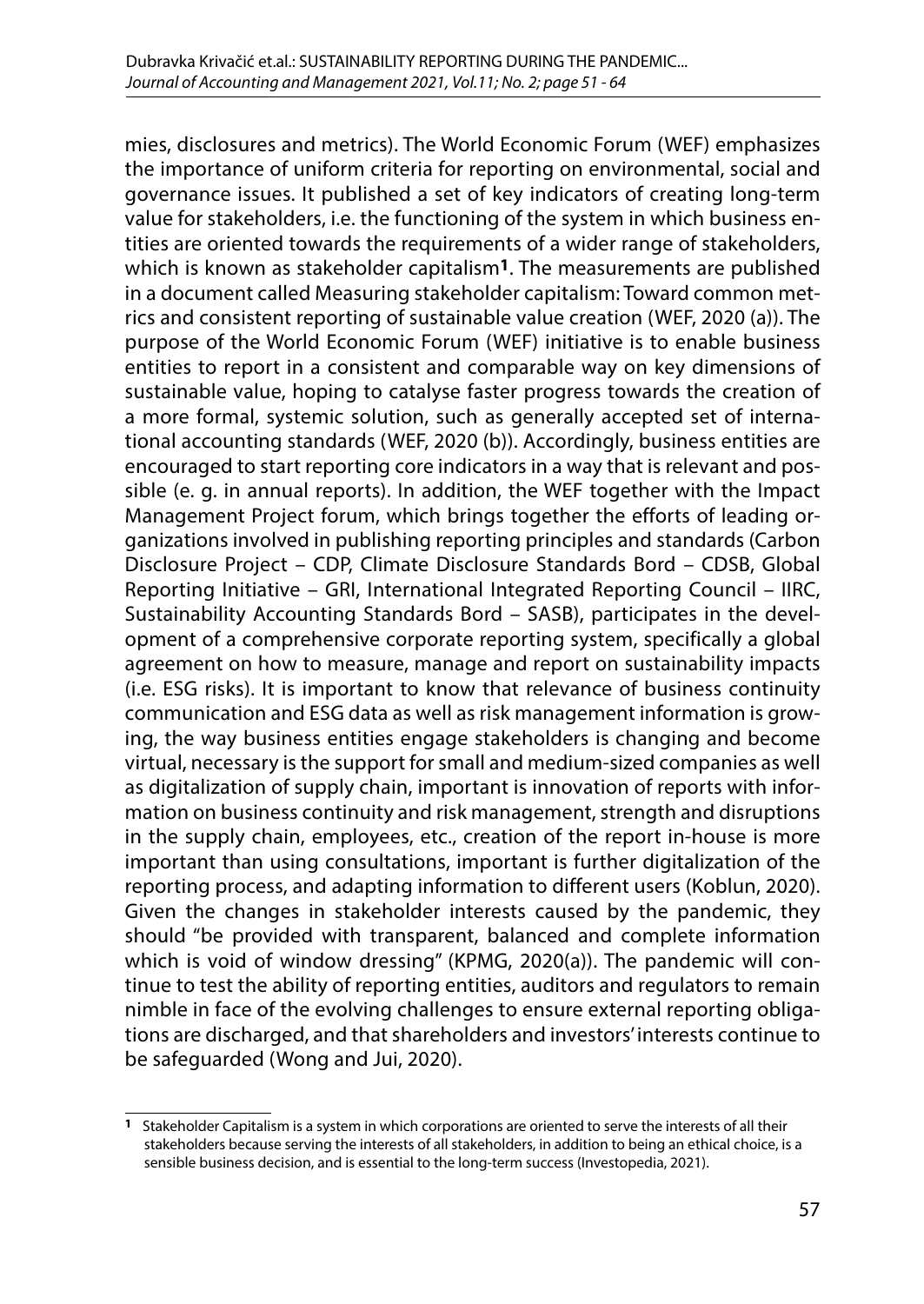# **4. SUSTAINABILITY REPORTING IN CROATIA**

The research included reports of business entities members of the Croatian Business Council for Sustainable Development (CBCSD), available on their corporate websites. By the research, conducted during June 2021, 32 reports were collected (71% of the total number of CBCSD members). Of the collected reports, most of them referred to the year 2019 (34%) and 2020 (28%), followed by 2018 (25%) and 2017 (13%). In order to determine which sustainability information business entities predominantly publish, the data were interpreted using descriptive statistics. To determine the type of published information, a content analysis method was applied in the research. Application of the method has established indicators of environmental responsibility and social responsibility expressed in the appropriate unit of measurement (natural indicators) as well as information expressed descriptively (descriptive indicators). As a tool in conducting the content analysis, a checklist, compiled based on the requirements of the GRI Standard, was used. The analysis identified key categories of sustainability information for each business entity. The categories of information and the number of entities reporting information from these categories are presented on graphs 1 and 2.



**Graph 1**. Information on environmental responsibility Graph 1. Information on environmental responsibility

Source: Author's research *Source: Author's research*





Source: Author's research *Source: Author's research*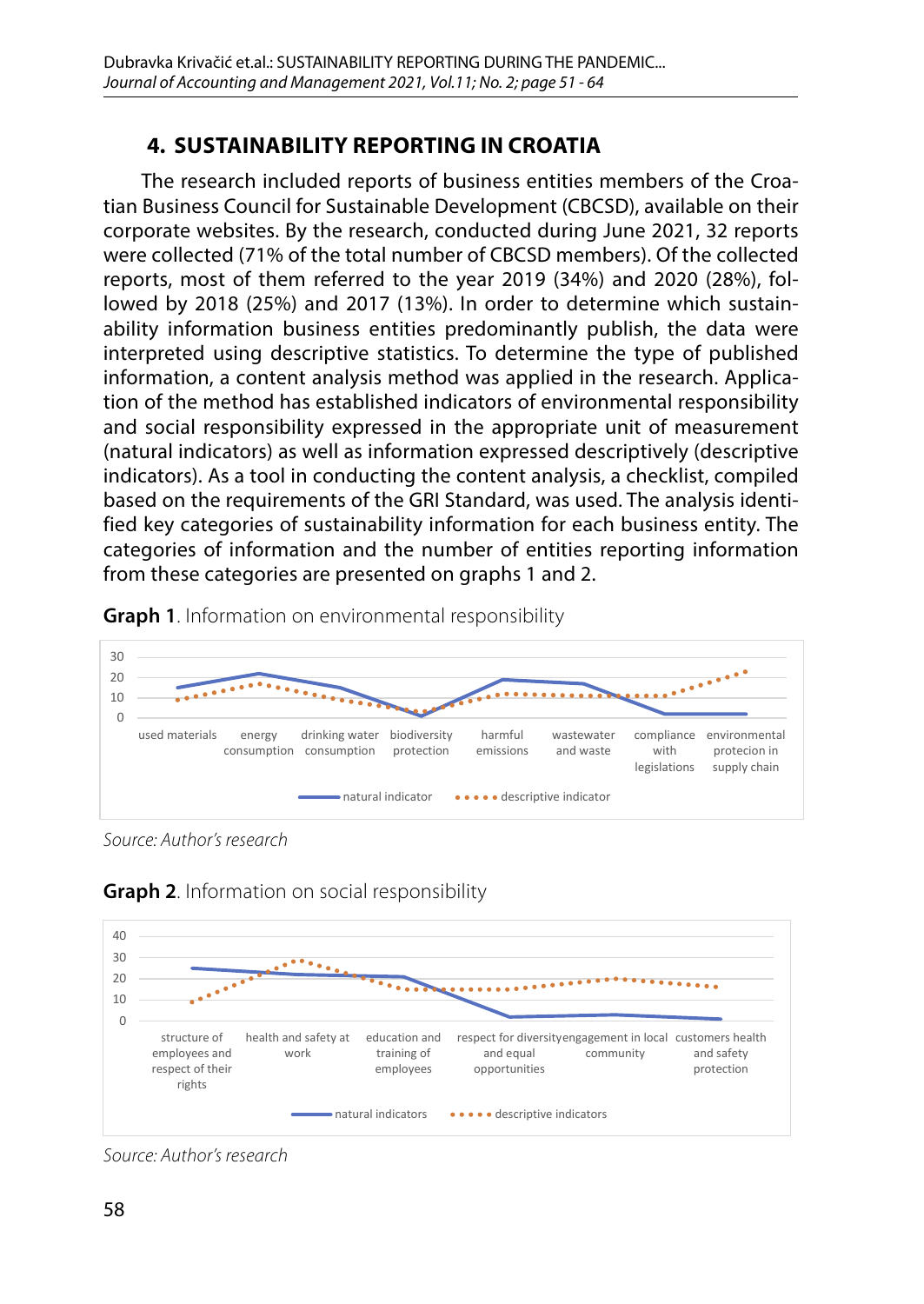According to the amount of total published information, natural indicators of environmental responsibility are dominated by information on energy consumption and reduction of energy consumption (24%), various harmful emissions and their reduction (21%), types of generated waste and waste disposal methods (18%). Information on the materials used by weight or volume is represented by 16%, as well as information of drinking water consumption (16%). Information on environmental protection in the supply chain (2%), compliance of operations with regulations in the field of environmental protection (2%) and the impact of business entities on biodiversity (1%) is the least represented. Of the descriptive indicators, most information was published on environmental protection in the supply chain (24%), which is significantly more than in natural indicators. This is followed by information on energy consumption and reduction of energy consumption (18%) and various harmful emissions and their reduction (13%). Of the total published descriptive environmental information, information on the types of waste generated and methods of its disposal account for 12%, as well as information on compliance with legislations (12%). The following is information on drinking water consumption (9%), materials used (9%) and the impact on biodiversity (3%). Among the natural indicators of social responsibility, the indicators of the structure of employees and respect of their rights stand out (34%) and the indicators of health and safety at work (30%). The next indicator is the number of new employments and the average number of hours spent on employee training (28%). Natural information on the engagement of business entities in the local community (4%), respect for diversity and equal opportunities of employees (3%) and protection of the health and safety of customers (1%) is the least represented. In the case of social responsibility indicators, the descriptive component of reporting is dominant in relation to the natural one. Of the descriptive information, the most common is health and safety at work information (28%). This category includes information on implemented occupational safety and health management systems, workplace health care, prevention of occupational health and safety problems, promotion of workers' health and their participation in occupational health and safety programs. The following is information on the involvement of business entities in the local community (19%) and information on activities to protect the health and safety of customers (16%). Information on respect for diversity, primarily on the pay ratio of women and men, the percentage of workers whose performance and career development are regularly monitored, as well as the exercise of other rights such as the right to maternity leave, have a share of 14% in the total amount of information, same as information on education and training of workers (14%). There is the least descriptive information on the structure of employees and respect for their rights (9%).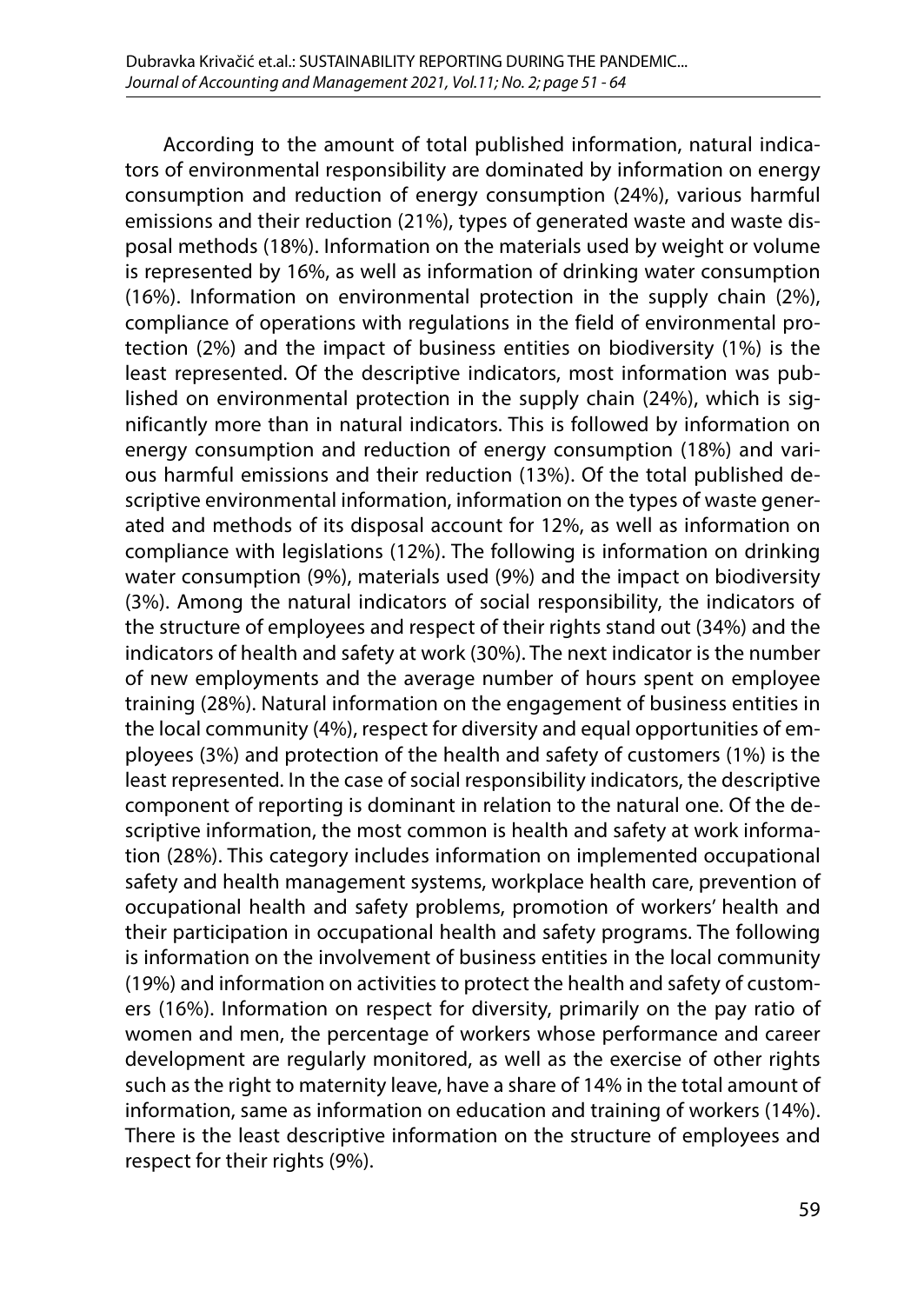**Graph 3**. Information on environmental responsibility and social responsibility before and during COVID-19 pandemic



Source: Author's research *Source: Author's research*

A comparison of published sustainability information from reports before and daring the research. By the research in the research in the research. By the time this paper was prepared, 9 (20%) of the observed business entities published their new reports (for business year 2020). The reports show an increase in the quantity of almost all types of information on environmental responsiresponsibility compared to previous years (Graph 3). Although the amount of information on tion on social responsibility, classified on the basis of GRI standards, has not changed significantly, the total amount of information on social responsibility has increased. Namely, all observed business entities in their reports paid attention to the impact of the pandemic on business and sustainability. The and crisis management, maintaining a constant number of employees, developing new and strengthening existing capacities for remote work, continuous information and support to employees, maintaining continuity of employee employees, maintaining continuity of employee competencies (virtual learning) and donations Publishing information on the fight against the pandemic of business entities and during COVID-19 pandemic was also conducted in the research. By the bility compared to previous years (Graph 3). Although the amount of informapublished information is primarily related to maintaining business continuity competencies (virtual learning) and donations to help fight the pandemic. in Croatia is in line with current trends in sustainability reporting globally, and confirms previous research proven knowledge of the importance of sustainability information in decision-making processes during the pandemic and sustainable development strategies after the pandemic.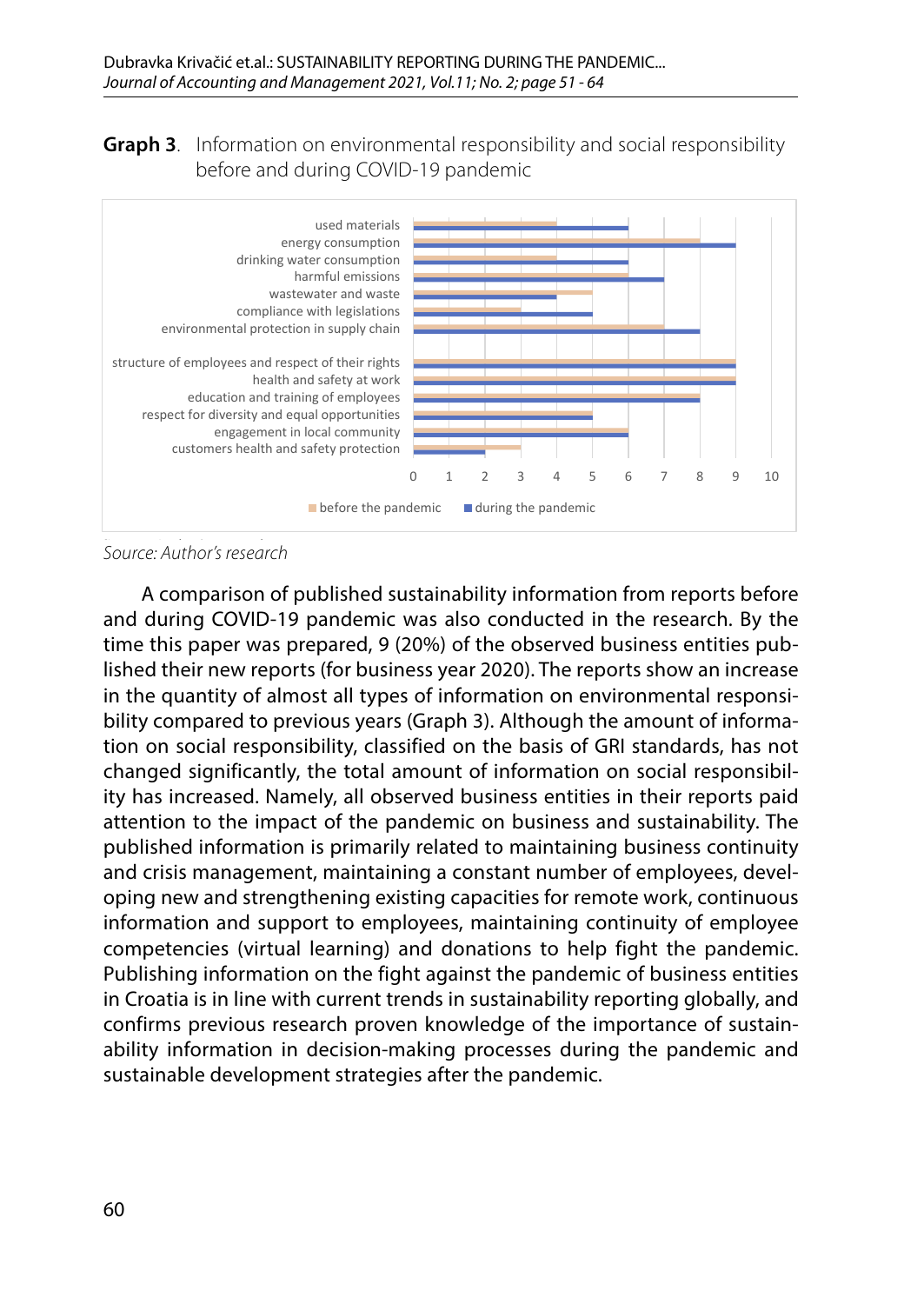# **5. CONCLUSION**

Sustainability reporting is the result of the focus of business entities on sustainable development and ensuring business transparency. This proved particularly important during COVID-19 pandemic, during which many business entities gave priority to social responsibility over short-term profitability. The pandemic has not shifted its focus from the environmental dimension of sustainability either. Moreover, the continuous response to environmental issues has become an indicator significant to investors of the resilience and ability of business entities to adapt to different challenges. The pandemic can therefore also be seen as an opportunity to move to more sustainable business practices, increase competitiveness and focus on long-term value creation. It has raised questions about the adequacy of existing management models for crisis management, risk management and the formulation of sustainable business strategies. In this context as well as in the context of tightening legislations, and consequently expanding the number of reporting entities, an increase in the number of published reports is expected. It is therefore recommended for the future research to focus on the quality and usability of sustainability information to their users, as well as on factors relevant to improving the reporting practices of all, not just large business entities.

## **REFERENCES**

- 1. Barreiro-Gen, M., Lozano, R., Zafar, A., 2020, Changes in sustainability priorities in organisations due to COVID-19 outbreak: averting environmental rebound effects on society, Sustainability, Vol. 12, No. 12, p. 1-13.
- 2. Barry, M., 2020, March 27, Shaping a sustainable post-Covid-19 world: five lessons for business, Ethical Corporation, [http://www.ethicalcorp.com/shaping-sustainable](http://www.ethicalcorp.com/shaping-sustainable-post-covid-19-world-five-lessons-business)[post-covid-19-world-five-lessons-business](http://www.ethicalcorp.com/shaping-sustainable-post-covid-19-world-five-lessons-business) (accessed February 16, 2021)
- 3. Bhattacharya, C. B., 2020, May 15, How the great COVID-19 reset can help firms a sustainable future, [https://www.weforum.org/agenda/2020/05/the-covid-19-reset](https://www.weforum.org/agenda/2020/05/the-covid-19-reset-sustainability/)[sustainability/](https://www.weforum.org/agenda/2020/05/the-covid-19-reset-sustainability/) (accessed March 04, 2021)
- 4. Bell, M., 2020, June 17, Why COVID-19 could boost ESG performance and stakeholder capitalism, EY, [https://www.ey.com/en\\_gl/climate-change-sustainability-services/](https://www.ey.com/en_gl/climate-change-sustainability-services/why-covid-19-could-boost-esg-performance-and-stakeholder-capitalism) [why-covid-19-could-boost-esg-performance-and-stakeholder-capitalism](https://www.ey.com/en_gl/climate-change-sustainability-services/why-covid-19-could-boost-esg-performance-and-stakeholder-capitalism) (accessed February 24, 2021)
- 5. Chartered Professional Accountants (CPA) Canada, 2020, Business continuity in a crisis: COVID-19 challenges, https://www.cpacanada.ca/en/members-area/covid-19-resources/business-continuity-in-crisis#:~:text=%20Business%20continuity%20in%20 a%20crisis:%20COVID-19%20challenges,COMMUNICATIONS.%20How%20is%20 the%20organization%20communicating...%20More (accessed March, 04, 2021)
- 6. Corporate Reporting Dialogue (CRD), 2019, Driving alignment in climate-related reporting, [https://corporatereportingdialogue.com/wp-content/uploads/2019/09/](https://corporatereportingdialogue.com/wp-content/uploads/2019/09/CRD_BAP_Report_2019.pdf) [CRD\\_BAP\\_Report\\_2019.pdf](https://corporatereportingdialogue.com/wp-content/uploads/2019/09/CRD_BAP_Report_2019.pdf) (accessed March 11, 2021)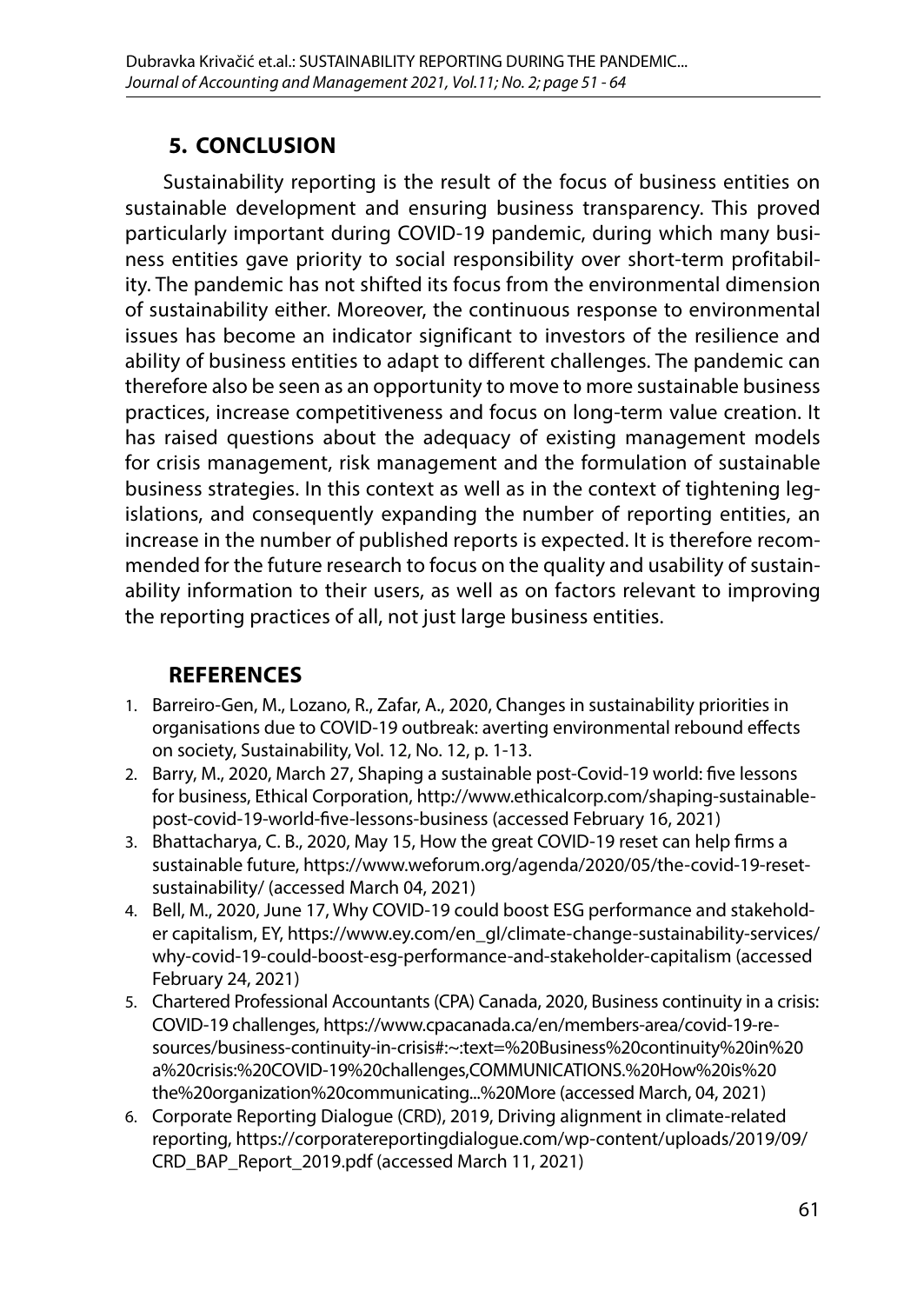- 7. Dancey, K., 2020, May 13, COVID makes clear why we need to improve corporate reporting, IFAC, [https://www.ifac.org/knowledge-gateway/preparing-future-ready](https://www.ifac.org/knowledge-gateway/preparing-future-ready-professionals/discussion/covid-makes-clear-why-we-need-improve-corporate-reporting)[professionals/discussion/covid-makes-clear-why-we-need-improve-corporate](https://www.ifac.org/knowledge-gateway/preparing-future-ready-professionals/discussion/covid-makes-clear-why-we-need-improve-corporate-reporting)[reporting](https://www.ifac.org/knowledge-gateway/preparing-future-ready-professionals/discussion/covid-makes-clear-why-we-need-improve-corporate-reporting) (accessed February 12, 2021)
- 8. Diamantis, D., 2020, April 9, What is the impact of COVID-19 on sustainability?, Hospitality Net BV, Netherlands, <https://www.hospitalitynet.org/opinion/4098063.html> (accessed February 12, 2021)
- 9. Edelman Trust Barometer, 2021, [https://www.edelman.com/trust/2021-trust-barom](https://www.edelman.com/trust/2021-trust-barometer)[eter](https://www.edelman.com/trust/2021-trust-barometer) (accessed April 22, 2021)
- 10. Fishman, A., Hatch, N., Allison-Hope, D., 2020 (a), May 19, A post covid-19 agenda for sustainability reporting, Business for Social Responsibility (BSR), [https://www.bsr.](https://www.bsr.org/en/our-insights/blog-view/a-post-covid-19-agenda-for-sustainability-reporting) [org/en/our-insights/blog-view/a-post-covid-19-agenda-for-sustainability-reporting](https://www.bsr.org/en/our-insights/blog-view/a-post-covid-19-agenda-for-sustainability-reporting) (accessed February 12, 2021)
- 11. Fishman, A., Hatch, N., Allison-Hop, D., 2020 (b), May 25, Early sustainability reporting lessons from COVID-19, Green Biz, USA, [https://www.greenbiz.com/article/early](https://www.greenbiz.com/article/early-sustainability-reporting-lessons-covid-19)[sustainability-reporting-lessons-covid-19](https://www.greenbiz.com/article/early-sustainability-reporting-lessons-covid-19) (accessed February 12, 2021)
- 12. IFRS Foundation, 2020, IFRS Foundation Consultation paper on sustainability reporting, [https://cdn.ifrs.org/-/media/project/sustainability-reporting/consultation-pa](https://cdn.ifrs.org/-/media/project/sustainability-reporting/consultation-paper-on-sustainability-reporting.pdf)[per-on-sustainability-reporting.pdf](https://cdn.ifrs.org/-/media/project/sustainability-reporting/consultation-paper-on-sustainability-reporting.pdf) (accessed March 11, 2021)
- 13. GRI, 2020, GRI 101: Foundation 2016, [https://www.globalreporting.org/standards/](https://www.globalreporting.org/standards/media/1036/gri-101-foundation-2016.pdf) [media/1036/gri-101-foundation-2016.pdf](https://www.globalreporting.org/standards/media/1036/gri-101-foundation-2016.pdf) (accessed February 17, 2021)
- 14. Investopedia,<https://www.investopedia.com/stakeholder-capitalism-4774323>(accessed February 24, 2021)
- 15. Joint statement on the revision of the Non-financial reporting Directive in the context of COVID-19, 2020, [https://www.efama.org/Publications/Joint-statement-on](https://www.efama.org/Publications/Joint-statement-on-the-NFRD-revision.pdf)[the-NFRD-revision.pdf](https://www.efama.org/Publications/Joint-statement-on-the-NFRD-revision.pdf) (accessed March 11, 2021)
- 16. Joo, I.-K., 2020, April 13, Impact of COVID-19 pandemic on reporting and assurance, IFAC, [https://www.ifac.org/news-events/2020-04/impact-covid-19-pandemic-re](https://www.ifac.org/news-events/2020-04/impact-covid-19-pandemic-reporting-and-assurance)[porting-and-assurance](https://www.ifac.org/news-events/2020-04/impact-covid-19-pandemic-reporting-and-assurance) (accessed February 12, 2021)
- 17. Kirkman, A., 2020, August 20, How COVID-19 is waking up Wall Street to sustainability, [https://www.huffpost.com/entry/how-covid-19-is-waking-up-wall-street-to-sust](https://www.huffpost.com/entry/how-covid-19-is-waking-up-wall-street-to-sustainability_n_5e820fbcc5b6256a7a2eb8ad) [ainability\\_n\\_5e820fbcc5b6256a7a2eb8ad](https://www.huffpost.com/entry/how-covid-19-is-waking-up-wall-street-to-sustainability_n_5e820fbcc5b6256a7a2eb8ad) (accessed March 04, 2021)
- 18. Koblun, K., GRI, 2020, August 26, The pursuit of corporate sustainability: experiences from the pandemic, [https://globalreportinginitiative.medium.com/the-pursuit-of](https://globalreportinginitiative.medium.com/the-pursuit-of-corporate-sustainability-experiences-from-the-pandemic-686a3dd39e34)[corporate-sustainability-experiences-from-the-pandemic-686a3dd39e34](https://globalreportinginitiative.medium.com/the-pursuit-of-corporate-sustainability-experiences-from-the-pandemic-686a3dd39e34) (accessed March 04, 2021)
- 19. KPMG, 2020 (a), Sustainability reporting during COVID-19 pandemic, [https://home.](https://home.kpmg/content/dam/kpmg/in/pdf/2020/05/sustainability-reporting-during-covid-19-pandemic.pdf) [kpmg/content/dam/kpmg/in/pdf/2020/05/sustainability-reporting-during-covid-](https://home.kpmg/content/dam/kpmg/in/pdf/2020/05/sustainability-reporting-during-covid-19-pandemic.pdf)[19-pandemic.pdf](https://home.kpmg/content/dam/kpmg/in/pdf/2020/05/sustainability-reporting-during-covid-19-pandemic.pdf) (accessed February 17, 2021)
- 20. KPMG, 2020 (b), The time has come: The KPMG Survey of sustainability reporting 2020, [https://assets.kpmg/content/dam/kpmg/xx/pdf/2020/11/the-time-has-come.](https://assets.kpmg/content/dam/kpmg/xx/pdf/2020/11/the-time-has-come.pdf) [pdf](https://assets.kpmg/content/dam/kpmg/xx/pdf/2020/11/the-time-has-come.pdf) (accessed February 16, 2021)
- 21. Paine, L. S., 2020, October 6, Covid-19 is rewriting the rules of corporate governance, https://hbr.org/2020/10/covid-19-is-rewriting-the-rules-of-corporate-governance (accessed March 04, 2021)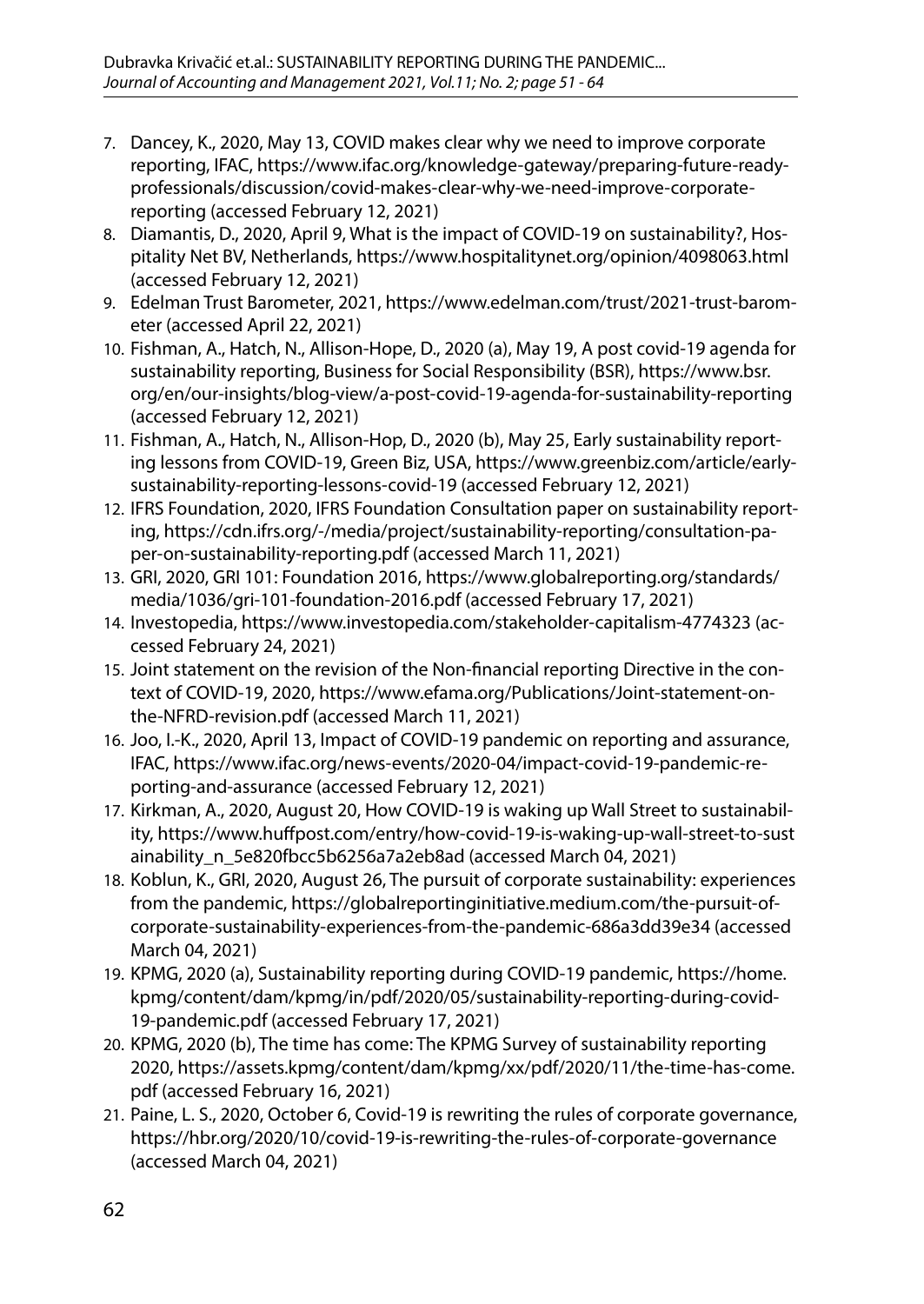- 22. Posner, C., 2020 (a), June 12, Companies divided on impact of COVID-19 on sustainability efforts, Cooley PubCo. USA, [https://cooleypubco.com/2020/06/12/impact](https://cooleypubco.com/2020/06/12/impact-covid-19-sustainability/)[covid-19-sustainability/](https://cooleypubco.com/2020/06/12/impact-covid-19-sustainability/) (accessed February 12, 2021)
- 23. Posner, C., 2020 (b), June 15, Tips for sustainability reporting, Cooley PubCo. USA, <https://cooleypubco.com/2020/06/15/tips-for-sustainability-reporting/> (accessed February 12, 2021)
- 24. PWC, 2020, June 15, Finance leaders respond to the latest developments of covid-19, [https://www.pwc.com/gx/en/issues/crisis-solutions/covid-19/global-cfo](https://www.pwc.com/gx/en/issues/crisis-solutions/covid-19/global-cfo-pulse.html)[pulse.html](https://www.pwc.com/gx/en/issues/crisis-solutions/covid-19/global-cfo-pulse.html) (accessed March 05, 2021)
- 25. The Economist, 2020, June 23, Sustainability in the time of covid-19, [https://ap](https://applied.economist.com/articles/sustainability-in-the-time-of-covid-19)[plied.economist.com/articles/sustainability-in-the-time-of-covid-19](https://applied.economist.com/articles/sustainability-in-the-time-of-covid-19) (accessed March 04, 2021)
- 26. The Guardian, 2020, May 19, Lockdowns trigger dramatic fall in global carbon emissions, [https://www.theguardian.com/environment/2020/may/19/lockdowns](https://www.theguardian.com/environment/2020/may/19/lockdowns-trigger-dramatic-fall-global-carbon-emissions)[trigger-dramatic-fall-global-carbon-emissions](https://www.theguardian.com/environment/2020/may/19/lockdowns-trigger-dramatic-fall-global-carbon-emissions) (accessed March 12, 2021)
- 27. Viliani, F., 2020, How has COVID-19 changed the role of sustainability for organisations?, International SOS, Denmark, [https://www.internationalsos.com/insights/](https://www.internationalsos.com/insights/how-has-covid-19-changed-the-role-of-sustainability-for-organisations) [how-has-covid-19-changed-the-role-of-sustainability-for-organisations](https://www.internationalsos.com/insights/how-has-covid-19-changed-the-role-of-sustainability-for-organisations) (accessed January 12, 2021)
- 28. World Business Council for Sustainable Development (WBCSD), 2020, Reporting matters: Maintaining ambition amidst disruption, [https://docs.wbcsd.org/2020/10/](https://docs.wbcsd.org/2020/10/WBCSD_Reporting_Matters_2020.pdf) WBCSD Reporting Matters 2020.pdf (accessed April 22, 2021)
- 29. Wong, J., Jui, L., 2020, March 13, Impacts of COVID-19 on reporting entities and auditors, Intheblack, Australia, [https://www.intheblack.com/articles/2020/03/13/im](https://www.intheblack.com/articles/2020/03/13/impacts-of-covid-19-on-reporting-entities-and-authors)[pacts-of-covid-19-on-reporting-entities-and-authors](https://www.intheblack.com/articles/2020/03/13/impacts-of-covid-19-on-reporting-entities-and-authors) (accessed February 12, 2021)
- 30. World Economic Forum (WEF), 2020 (a), September 22, Measuring stakeholder capitalism: top global companies take action on universal ESG reporting, [https://](https://www.weforum.org/press/2020/09/measuring-stakeholder-capitalism-top-global-companies-take-action-on-universal-esg-reporting) [www.weforum.org/press/2020/09/measuring-stakeholder-capitalism-top-global](https://www.weforum.org/press/2020/09/measuring-stakeholder-capitalism-top-global-companies-take-action-on-universal-esg-reporting)[companies-take-action-on-universal-esg-reporting](https://www.weforum.org/press/2020/09/measuring-stakeholder-capitalism-top-global-companies-take-action-on-universal-esg-reporting) (accessed February 24, 2021)
- 31. World Economic Forum (WEF), 2020 (b), September 22, Measuring stakeholder capitalism: towards common metrics and consistent reporting of sustainable value creation, [http://www3.weforum.org/docs/WEF\\_IBC\\_Measuring\\_Stakeholder\\_Capi](http://www3.weforum.org/docs/WEF_IBC_Measuring_Stakeholder_Capitalism_Report_2020.pdf)[talism\\_Report\\_2020.pdf](http://www3.weforum.org/docs/WEF_IBC_Measuring_Stakeholder_Capitalism_Report_2020.pdf) (accessed February 24, 2021)